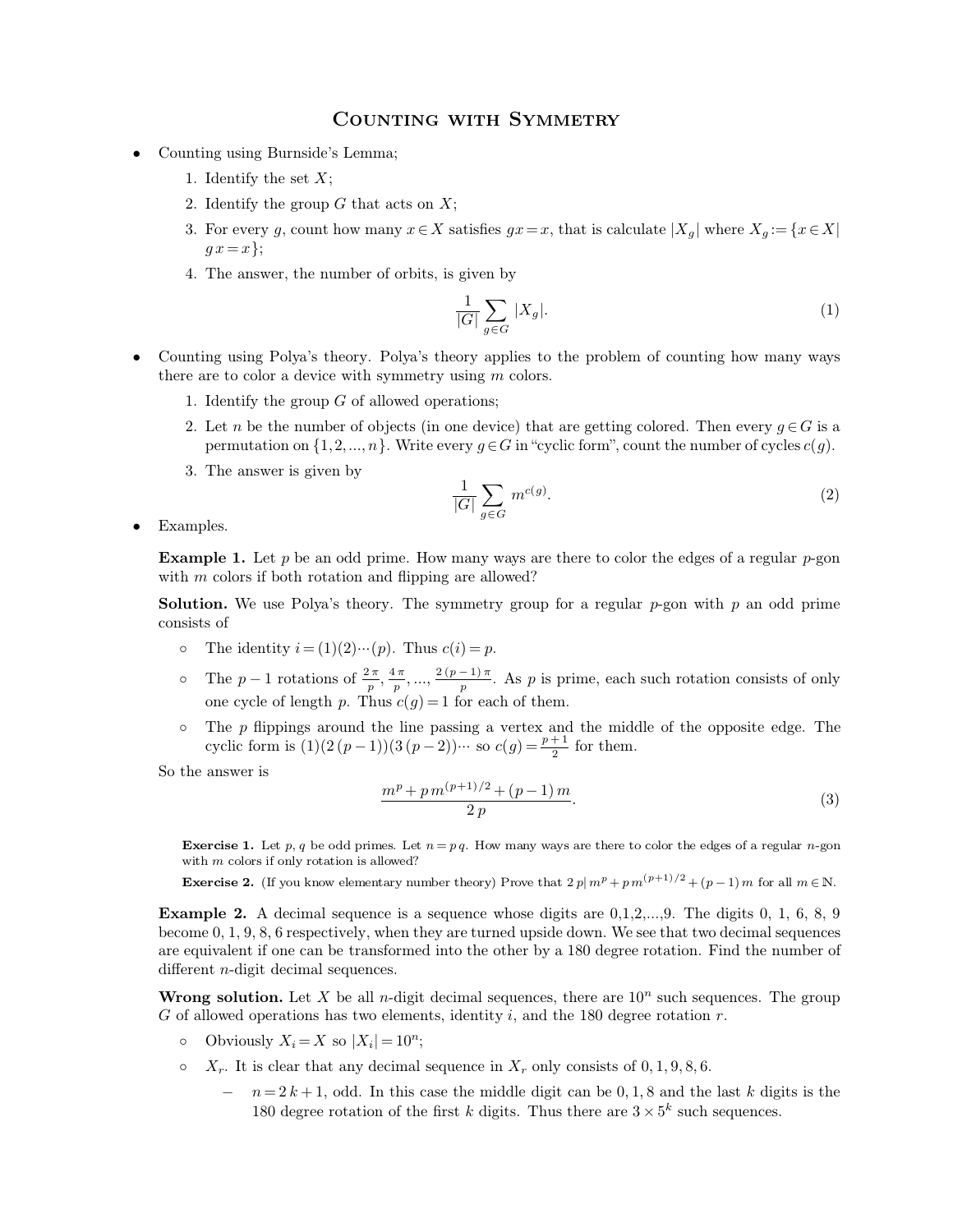*n* = 2 *k*, even. In this case the last *k* digits is the 180 degree rotation of the first *k* digits. Thus there are  $5^k$  such sequences.  $n=2$  k, even. In this case<br>Thus there are  $5<sup>k</sup>$  such se *k* % is case the last  $k$  dig such sequences.

Thus

In this case the last *k* digits is the 180 degree rotation of the first *k* digits.  
\n
$$
e^{5k}
$$
 such sequences.  
\n
$$
Ans = \begin{cases} \frac{1}{2} (10^n + 3 \times 5^k) & n = 2k + 1 \\ \frac{1}{2} (10^n + 5^k) & n = 2k \end{cases}
$$
\n(4)

We note that clearly the answer is not an integer in either case!!

**Solution.** The mistake we made in the above "wrong solution" is that *G* does not "act" on *X*. If a sequence involves 2,3,4,5, or 7, then rotating it does not yield another sequence in *X*. To fix this, we We note that clearly the answer is not an integer in either case!!<br>Solution. The mistake we made in the above "wrong solution" is that *G* does not "act" on *X*. If a<br>sequence involves 2,3,4,5, or 7, then rotating it does We note that clearly the answer is not an integer in either case!!<br> **Solution.** The mistake we made in the above "wrong solution" is that  $G$  does not "act" on  $X$ . If a<br>
sequence involves 2,3,4,5, or 7, then rotating it **Solution.** The mistake we made in the above "wrong solution" is thas<br>sequence involves 2,3,4,5, or 7, then rotating it does not yield another<br>define X to be *n*-digit sequences consisting of 0,1,9,8,6 only. Applicat<br>give rotating it does not yield another :<br>
msisting of 0,1,9,8,6 only. Applicat:<br>
res consisting of 0,1,9,8,6 only:<br>  $(5^n + 3 \times 5^k)$   $n = 2k + 1$ <br>  $(5^n + 5^k)$   $n = 2k$ 

consisting of 0,1,9,8,6 only. Application of Duitsate's Lemma now  
\nences consisting of 0,1,9,8,6 only:  
\n
$$
\frac{1}{2}(5^{n} + 3 \times 5^{k}) \quad n = 2k + 1
$$
\n
$$
\frac{1}{2}(5^{n} + 5^{k}) \qquad n = 2k
$$
\n(5)  
\n
$$
5^{n} + \begin{cases} \frac{1}{2}(5^{n} + 3 \times 5^{k}) \quad n = 2k + 1 \\ \frac{1}{2}(5^{n} + 5^{k}) \quad n = 2k \end{cases}
$$
\n(6)

gives the number of  $n$ -digit sequence  $n$ -digit sequence  $n$ -digit sequence  $n$ -digit sequence  $n$ -digit sequence  $n$ 

$$
\frac{1}{2}(5^{n} + 5^{k}) \t n = 2 k
$$
  

$$
10^{n} - 5^{n} + \begin{cases} \frac{1}{2}(5^{n} + 3 \times 5^{k}) & n = 2k + 1 \\ \frac{1}{2}(5^{n} + 5^{k}) & n = 2k \end{cases}
$$
 (6)  
the of different *n* distribution under the same argument:

<span id="page-1-0"></span>**Exercise 3.** Find the number of different *n*-digit numbers under the same symmetry.

**Example 3.** Find the number of different *n*-digit numbers under the same symmetry.<br> **Example 3.** <sup>1</sup>How many different ways are there to color the vertices of a pyramid (that is free to move in space) with white and blu **Exercise 3.** Find the number of different *n*-digit numbers under the same symmetry.<br> **Example 3.** <sup>1</sup>How many different ways are there to color the vertices of a pyramid (that is free to move in space) with white and bl **Exercise 3.** Find the nu<br> **Example 3.** <sup>1</sup>How many<br>
move in space) with whit<br>
theory to solve this.<br> **Solution.** First we ident **Example 3.** <sup>1</sup>How many different ways are there to color the vertices of a pyramid (that is free to move in space) with white and blue such that three vertices are white and two are blue? Use Polya's theory to solve this

**Example 3.** <sup>1</sup>How many different ways are there to color the vertices of a pyramid (that is free to move in space) with white and blue such that three vertices are white and two are blue? Use Polya's theory to solve this move in space) with white and blue such that three vertices are white and two are blue? Use Pol<br>theory to solve this.<br>**Solution.** First we identify the symmetry group of a pyramid. We notice that among the 5 vert<br>the "top *f* extry group of a pyramid. We notice that among the 5 vertices,<br> *G* = *f* iii, *f*<sup>*i*</sup>; fipping<sup>3</sup> is not allowed here. Thus<br> *G* = *{i, r*<sub>1</sub>, *r*<sub>2</sub>, *r*<sub>3</sub>} (7)<br>
tations of 90, 180, 270 degrees around the line pas

$$
G = \{i, r_1, r_2, r_3\} \tag{7}
$$

solution: This we identify the symmetry group of a pyramid. We notice that allong the 5 vertices,<br>the "top" vertex is special. Therefore the symmetry group of a pyramid is a subgroup of the symmetry<br>group of the base squa group of the base square. Furthermore we notice that "flipping" is not allowed here. Thus<br>group of the base square. Furthermore we notice that "flipping" is not allowed here. Thus<br> $G = \{i, r_1, r_2, r_3\}$  (7)<br>where  $r_1, r_2,$ counterclockwise.  $G = \{i, r_1, r_2, r_3 \text{ are counter-clockwise rotations of 9} \}$ <br>tex and the center of the "base" square. Now m<br>mterclockwise.<br>We have<br> $i = (1)(2)(3)(4)(5)$  yields  $(w + b)^5$ ;

- $\circ$   $i = (1)(2)(3)(4)(5)$  yields  $(w + b)^5$ ;
- $r_1 = (1)(2345)$  yields  $(w + b)(w^4 + b^4);$
- $r_2 = (1)(24)(35)$  yields  $(w + b)(w^2 + b^2)^2$ ;
- $r_3 = (1)(2543)$  yields  $(w + b)(w^4 + b^4)$ .

o  $r_1 = (1)(2345)$  yields  $(w + b) (w^4 + b^4)$ ;<br>
o  $r_2 = (1)(24)(35)$  yields  $(w + b) (w^2 + b^2)^2$ ;<br>
o  $r_3 = (1)(2543)$  yields  $(w + b) (w^4 + b^4)$ .<br>
Therefore the answer is the coefficient of  $w^3 b^2$  in the e:<br>  $(w + b)^5 + 2(w + b) (w^4 + b^4) + (w - b)^2$  $3b^2$  in the

\n- $$
r_1 = (1)(2345)
$$
 yields  $(w + b)(w^4 + b^4)$ ;
\n- $r_2 = (1)(24)(35)$  yields  $(w + b)(w^2 + b^2)^2$ ;
\n- $r_3 = (1)(2543)$  yields  $(w + b)(w^4 + b^4)$ .
\n- Therefore the answer is the coefficient of  $w^3 b^2$  in the expansion of  $\frac{(w + b)^5 + 2(w + b)(w^4 + b^4) + (w + b)(w^2 + b^2)^2}{4} = 3.$  (8)
\n- Example 4.  $^2$ Show that if n is a positive integer, then 24 divides  $n^8 + 17n^4 + 6n^2$ .
\n

<span id="page-1-1"></span> $8 + 17n^4 + 6n^2$ .

[<sup>1.</sup>](#page-1-0) http://www.math.ualberta.ca/~isaac/math421/w06/fn\_review.pdf.

[<sup>2.</sup>](#page-1-1) http://www.math.ualberta.ca/~isaac/math421/w06/fn\_review.pdf.